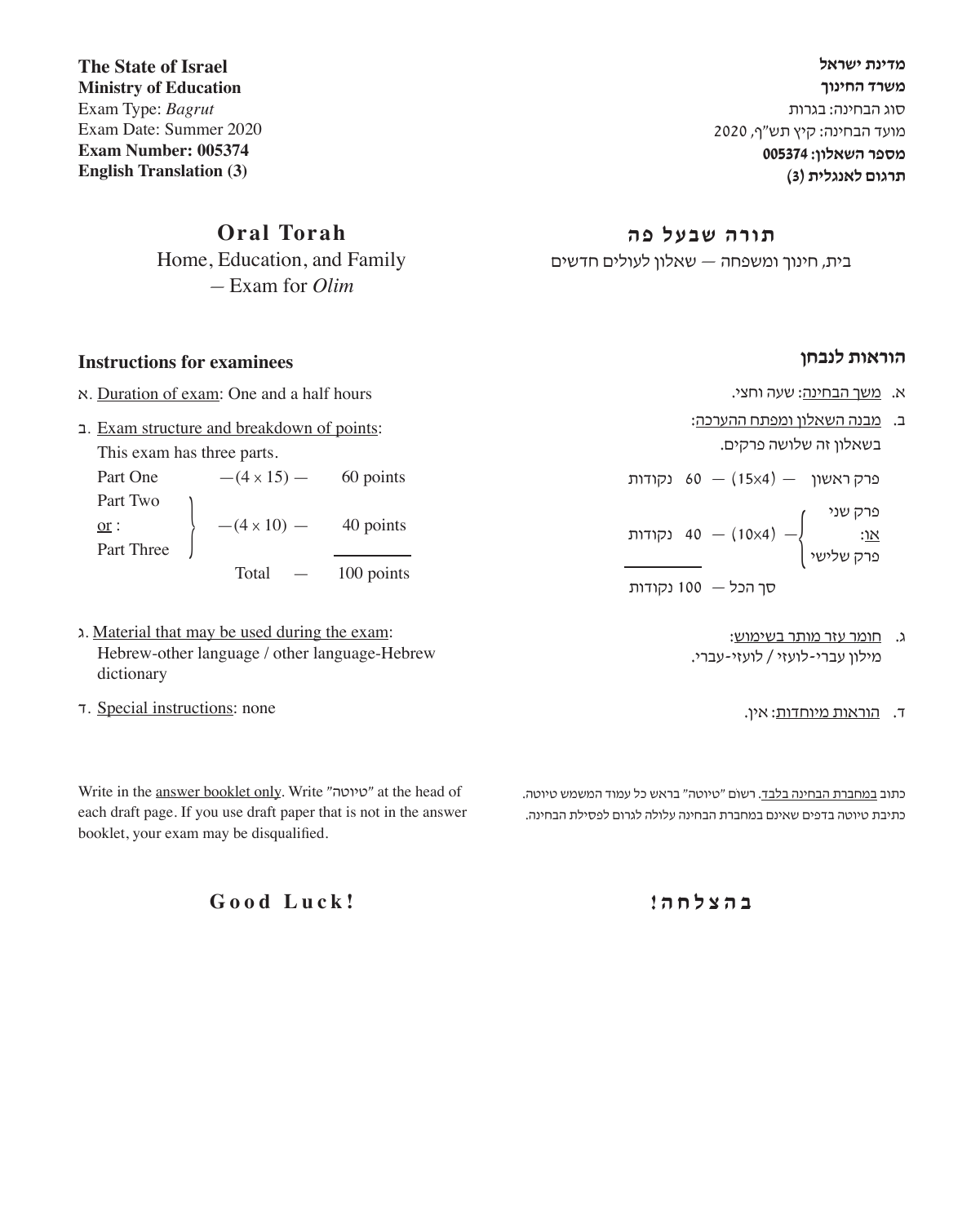# **Questions** Part One (60 points)

Answer <u>four</u> of the questions  $1-5$  (each question  $-15$  points).

- 1. "Two are better than one" ["האחד"]
	- **א.) 1 (**Eliezer, Avraham's servant, devised a test in order to find Yitzhak a bride who had a certain character trait.

 What trait was this, and why was it important for Yitzhak's bride to have this particular trait?

 **(2)** Eliezer, Avraham's servant, asked Rivkah's family for permission to take Rivkah to marry Yitzhak.

 What was her family's reply, and what is learned about marriage from their reply? (8 points)

- **בּ (1)** Give one reason for the commandment to 'be fruitful and multiply' [ברייה ורבייה].
	- **(2)** When is a man considered to have fulfilled the commandment to 'be fruitful and multiply'?

Give the opinion of Beit Shammai and the opinion of Beit Hillel.

(7 points)

#### **2.** Human Inclinations and Creation [ויצירה יצר[

**א.** One *posek* [rabbinic decisor], Rav Yitzhak bar Sheshet (הריב"ש) discusses the case of a woman who complained that her neighbor harassed her. The woman had no proof or witnesses, and the neighbor claimed she was lying.

This *posek* issued several instructions to prevent the neighbor from harassing this woman. List two of these instructions. (4 points)

- .(דברים כ"ג, ט"ו) ["holy be shall camp your and" ["והיה מחניך קדוש" **.ב**
	- **(1)** Why is this commandment given particularly regarding wartime?
	- **(2)** What do we learn from this commandment about everyday life?

(5 points)

**ג.** There are several instructions aimed at men and women who spend many hours together in a mixed environment.

List two of these instructions. (6 points) (6 points)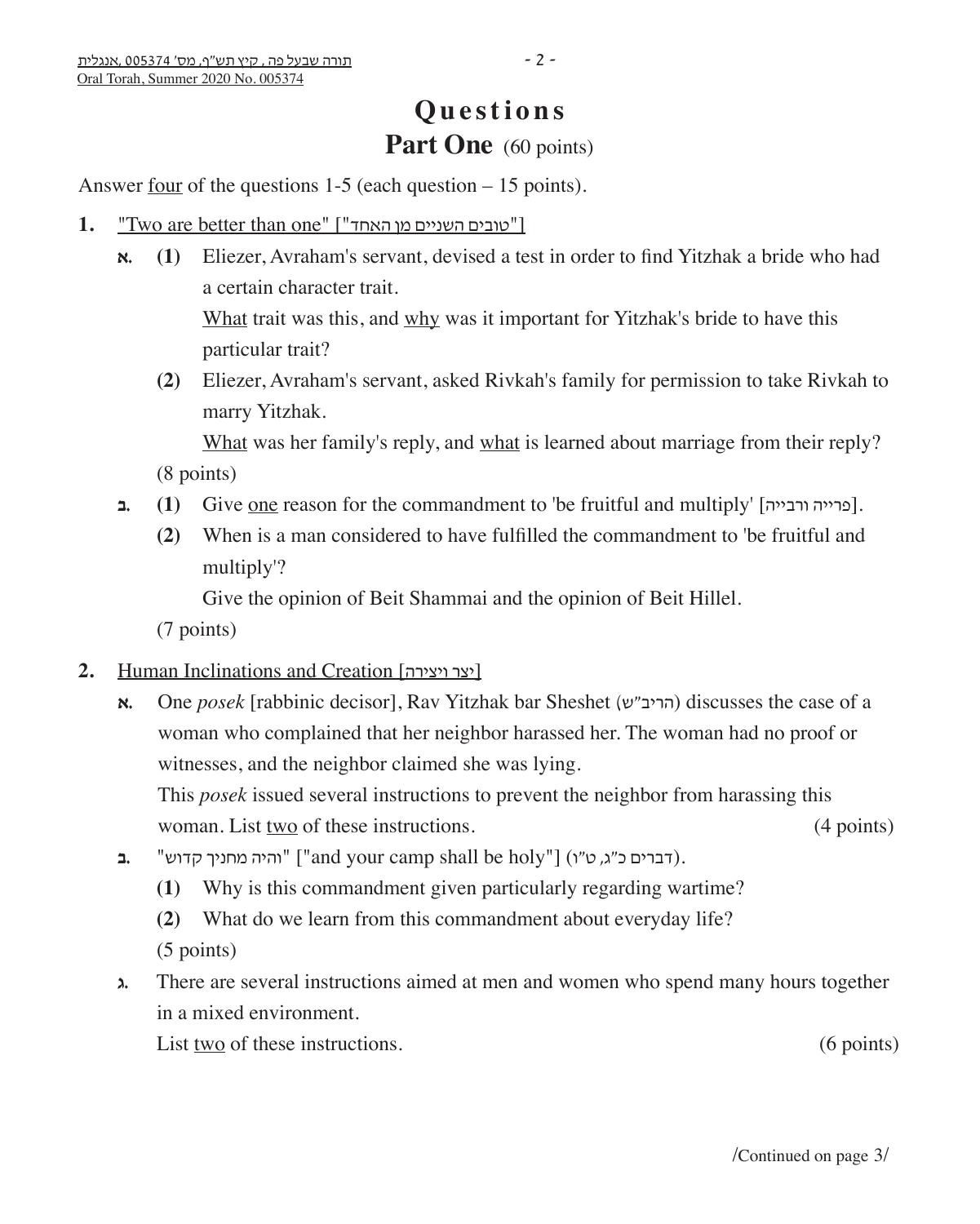- **א.** In most Jewish communities it is customary for the rabbi to say the blessings for the *erusin* [האירוסין ברכות [rather than the bridegroom. List <u>two</u> reasons for this custom. (5 points)
- **ב.** It is customary to use a ring to 'consecrate' a woman in marriage [לקדש אישה]. List <u>two</u> reasons for this custom. (5 points)
- **A.** What is a huppah [חופה]? List two opinions. (5 points)

## **4.** Building a Home [הבית בניית[

- **א.) 1 (**What is "*shelom bayit*" [בית שלום?[
	- **(2)** How does the commandment of lighting Shabbat candles contribute to *shelom bayit*?

(6 points)

"אעשה לו עזר כנגדו" )בראשית ב, י**"**ח**) .ב**

What explanation does the Midrash give for the words "יעזר כנגדו"? (3 points)

- "אמר רב: לעולם יהא אדם זהיר באונאת אשתו**" .ג**
	- ?**"**אונאת אשתו" is What**) 1 (**
	- **(2)** According to the second part of Rav's statement (not given here), why must a man be careful not to be guilty of אשתו אונאת ?"

(6 points)

- 5. Divorce; Yibbum and Halitzah [וגירושין: ייבום וחליצה]
	- **א.** "כופין (מכריחים \*) אותו עד שיאמר רוצה אני" [The court forces him until he says I want to]
		- **(1)** This law refers to cases of divorce. Explain this law.
		- **(2)** List two situations in which a man is forced to give his wife a *get* [bill of divorce]. (9 points)
	- **ב.) 1 (**In what circumstances must the commandment of *yibbum* [ייבום [or the commandment of *halitzah* [חליצה] be performed?
		- **(2)** According to the ruling of the Chief Rabbinate, what is the practice nowadays in such a case?

(6 points)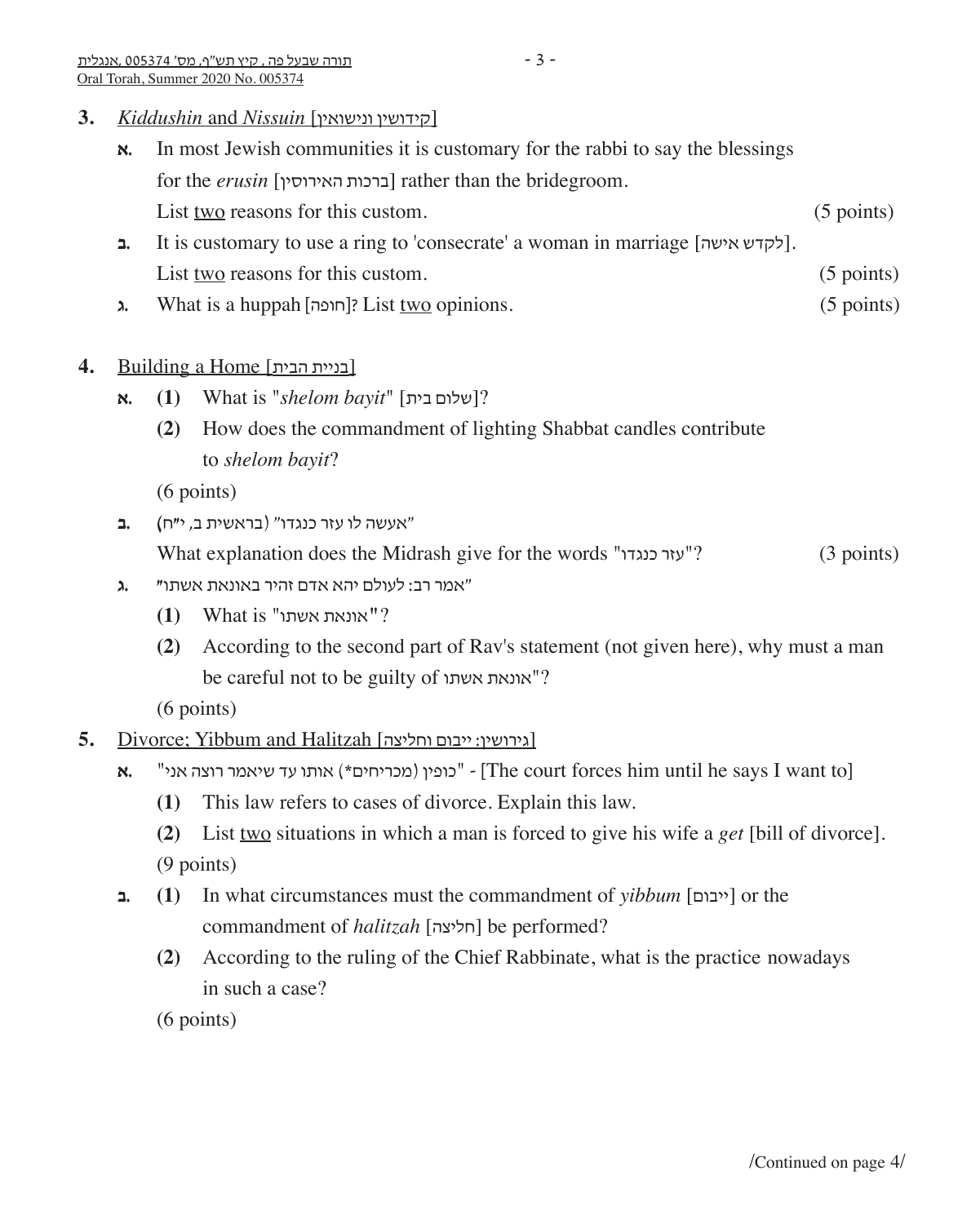Answer questions in either Part Two or Part Three, according to the material you studied.

## **Part Two** (40 points)

If you studied **Chapters 1-11 of the booklet**, answer four of the questions 6-10 (each question – 10 points).

- **6.** "Two are better than one" ["האחד מן השניים טובים[**"**
	- "הקשר הטוב בין איש ואשתו יהיה כאשר שניהם יגיעו למעלת הנתינה" )הרב אליהו דסלר, מכתב מאליהו**) .א** According to Rav Dessler, what generates love between husband and wife, and why? (6 points)
- **ב.** Why are women exempt from the commandment to 'be fruitful and multiply' [ורבו פרו?[ Give <u>one</u> reason. (4 points)
- 7. Obligations between Man and Wife [לאחוייבויות בין איש לאשתו
	- **א.) 1 (**Explain what a '*ketubah*' [כתובה [is.
		- **(2)** The Gemara states that a man is forbidden to live with his wife without a *ketubah*. What is the reason for this law?

(7 points)

- **ב.** Nowadays, when a couple is getting divorced, how is the issue of their possessions usually handled? (3 points)
- [מצוות עונה] Onah **8.**
	- **א. (1)** The physical relationship between a man and a woman is delicately [נלשון נקיה] called 'marital relations' ["חיי אישות"], rather than 'sexual relations' ["יחסי מין"]. Explain the difference between the two expressions.
		- **(2)** Give one reason for the commandment of *onah*. (7 points)
	- **ב.** Why should outward expressions of affection (like hugging and kissing) between husband and wife be kept private and not be seen in public? (3 points)
- **9.** Tumah and Taharah [וטהרה טומאה[
	- **א. (1)** Explain the expression "סוגה בשושנים" [lit: 'fenced in with lilies'].
		- **(2)** The expression "בשושנים סוגה "is a metaphor [דימוי [for the laws of *niddah*. Explain this metaphor.

(7 points)

**ב.** List the three stages of *taharah* relating to a woman who is *niddah*. (3 points)

## **10.** Short Questions

Answer two of the items  $x \cdot x$  in brief (each item – 5 points).

- **x.** If a man and woman are traveling in a car alone, what are two of the conditions that must be fulfilled so that they do not transgress the prohibition of *yihud* [ייחוד) [seclusion)?
- **ב.** What <u>two</u> conditions are necessary for a valid immersion in a *kosher* ritual bath [כמקווה טהרה כשר]?
- **ג.** A married woman is obliged to cover her hair according to *dat Moshe* [משה דת [and to *dat Yehudit* [יהודית דת[. What is *dat Moshe* and what is *dat Yehudit*? /Continued on page 5/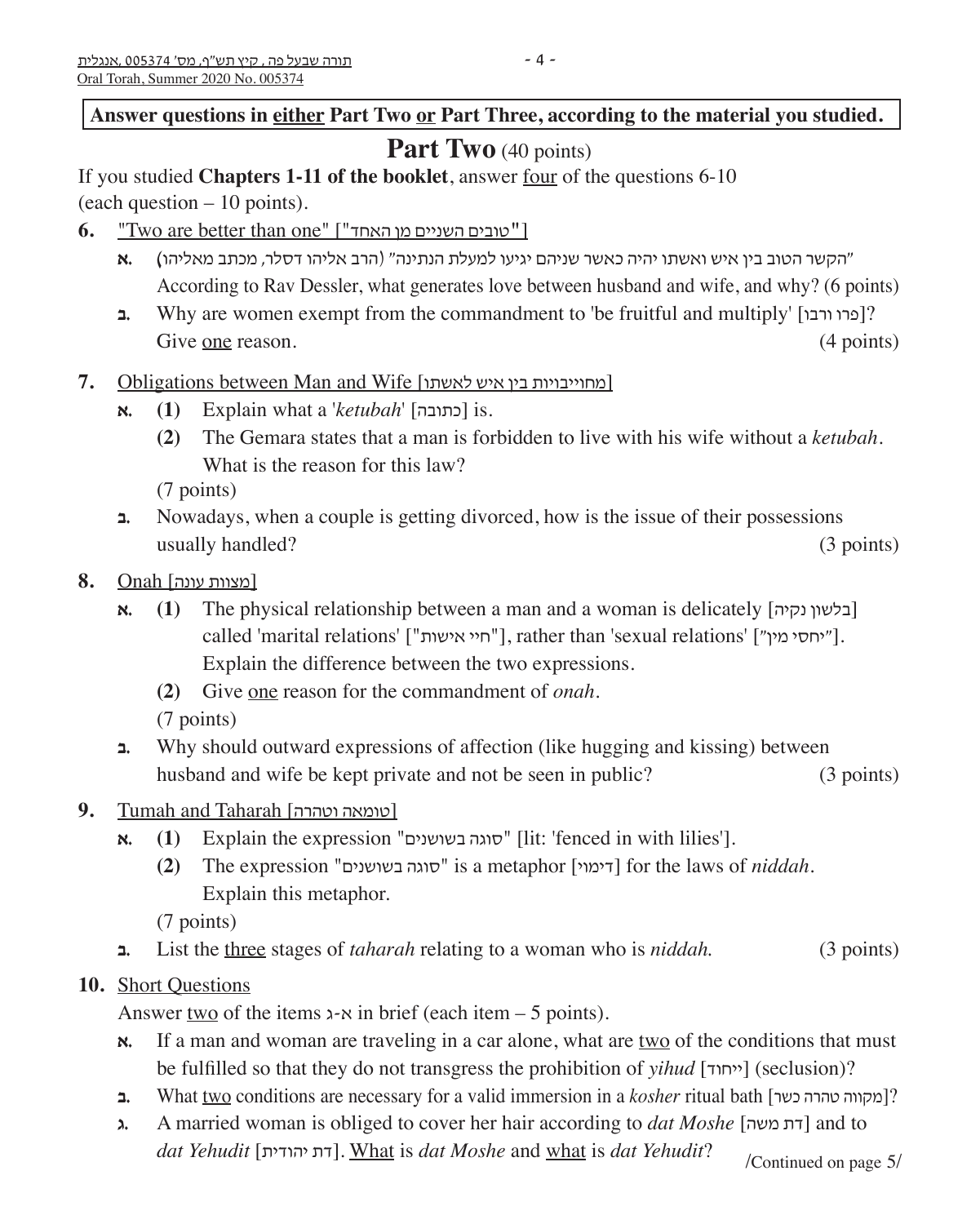## **Answer questions in Part Two or Part Three, according to the material you studied.**

## **Part Three** (40 points)

If you studied **Chapters 1-6, 10-14 of the booklet**, answer four of the questions 11-15 (each question – 10 points).

- 11. "Two are better than one" [כוובים השניים מן האחד]
	- "הקשר הטוב בין איש ואשתו יהיה כאשר שניהם יגיעו למעלת הנתינה" )הרב אליהו דסלר, מכתב מאליהו**) .א** According to Rav Dessler, what generates love between husband and wife, and why? (6 points)
	- **ב.** Why are women exempt from the commandment to 'be fruitful and multiply' [ורבו פרו?[ Give <u>one</u> reason. (4 points)

### 12. Obligations between Man and Wife [כאחוייבויות בין איש לאשתו

- **א.) 1 (**Explain what a '*ketubah*' [כתובה [is.
	- **(2)** The Gemara states that a man is forbidden to live with his wife without a *ketubah*. What is the reason for this law?

(7 points)

**ב.** Nowadays, when a couple is getting divorced, how is the issue of their possessions usually handled? (3 points)

#### [התנהלותה של משפחה] Conduct Family **13.**

- **א.** Yaakov [יעקב אבינו] wanted to leave Lavan's house and return to Canaan, and he discussed this with his wives. What can we learn from this discussion about how the relationship between a man and his wife should be?(6 points)
- **ב.** The Sages offered R. Elazar ben Azariah the position of *Nasi*, and he asked to consult with his wife.

Why is it important to consult with your wife in such a case? (4 points)

## 14. Intimacy between Man and Woman [לקרבה בין האיש לאישה]

- $\mathbf{x}$ **.** (1) The physical relationship between a man and a woman is delicately [נלשון נקיה] called 'marital relations' ["חיי אישות"], rather than 'sexual relations' ["יחסי מין"]. Explain the difference between the two expressions.
	- **(2)** Give one reason for the commandment of *onah*.

(7 points)

**ב.** Why should outward expressions of affection (like hugging and kissing) between husband and wife be kept private and not be seen in public? (3 points)

/Continued on page 6/